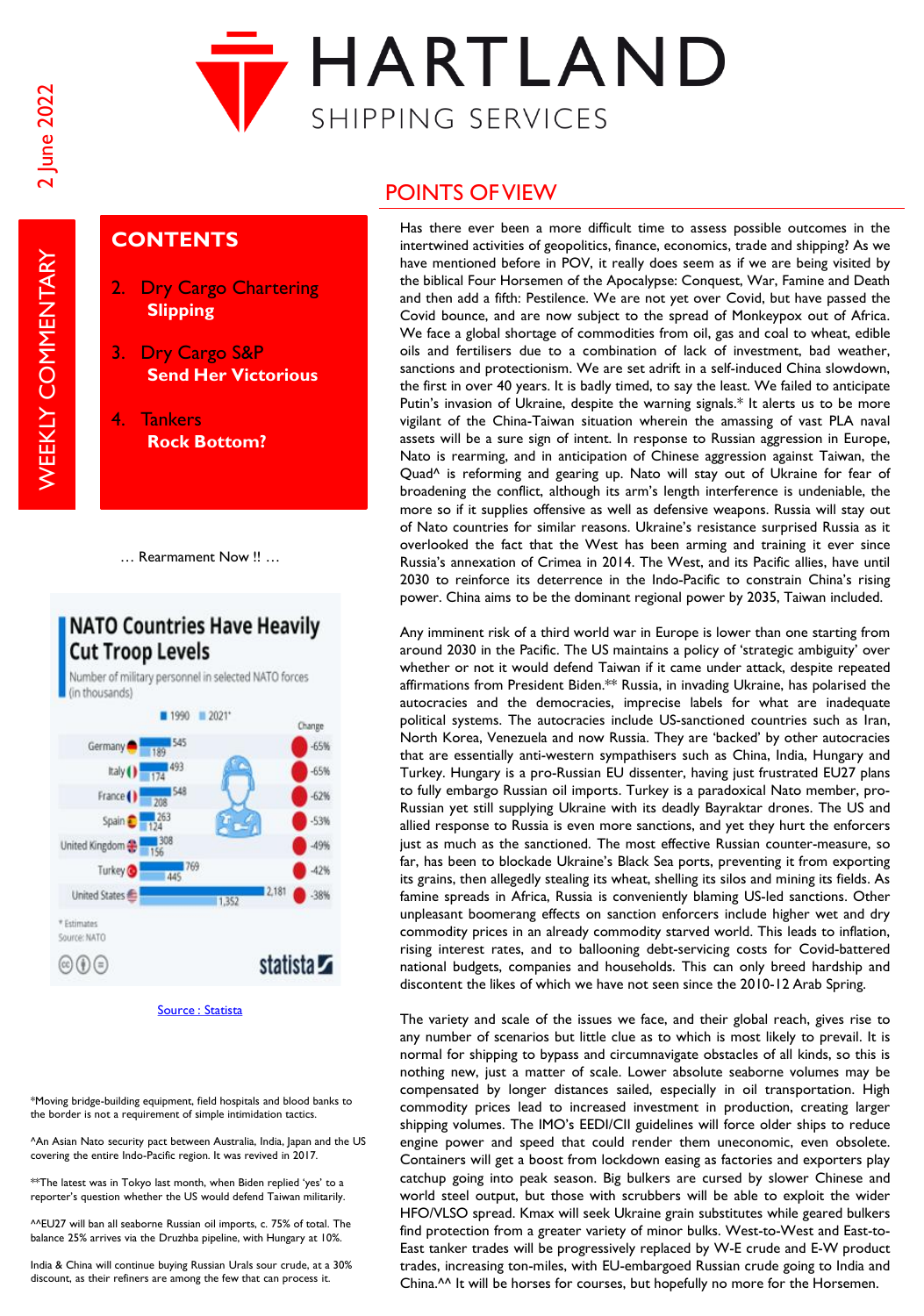2 June 2022



### **Dry Cargo Chartering**

The **cape** market slipped earlier this week and bounced back just before the upcoming Jubilee holiday. The Index closed 1st June at \$24,274 up \$901 from last week. Brazil continued to see limited activity with Tubarao to China rates settling at \$32 per metric ton. Winner concluded 170,000, 10% at \$30.00 pmt for 31st May in early June dates end of last week. West Australia to China business softened and rates hovered around \$13.5 per metric ton. FMG covered 160,000/10% at \$13.50 for 13/15 June dates and Rio Tinto fixed 170,000/10% at \$12.30 for 17/19 June dates. On the period front, we heard the *Samc Integrity* (175,775-dwt, 2002) delivery Huanghua fixed 4 to 6 months at \$27,000.

The **panamax** market continued the downward trend across all basins as the P5 TC closed at \$25,663 down by \$1,768 since last week. In the Pacific, the *Ferderal SW* (76,403-dwt, 2011) was fixed delivery Caofeidian on 1 Jun for a trip via North China redelivery Indonesia at \$29,500, and *Ocean Aphrodite* (93,145 dwt, 2011) taken at \$25,500 for a trip delivery Taichung on 30 May via east Australia redelivery Taiwan. Meanwhile in the Indian Ocean, *Guo Yuan 16* (75,915-dwt, 2012) was fixed by Cargill for a trip delivery Visakhapatnam 2/7 Jun via east coast South America redelivery Singapore- Japan range at \$26,000, and *Cetus* (76,854-dwt, 2003) was fixed delivery sailed Passing Muscat outbound for a trip via east coast South America redelivery Singapore-Japan range at \$25,500. In the Atlantic, Cargill took the *Veloce* (83,410-dwt, 2010) delivery north coast South America for a trip to Singapore/Japan range at \$28,000 plus \$800,000 bb. *Prodigy* (76,117-dwt. 2013) fixed basis delivery Antwerp 31 May for a trip via east coast South America redelivery Singapore-Japan range at \$31,000. On voyage, Enel covered a TBN vessel by Oldendorff for 70,000mtons 10% coal loading Puerto Bolivar 20/29 Jun and discharging Tarragona at \$24.40. Overall sentiment remained negative from many key areas. From the Atlantic, limited fresh enquiry surfaced due to wide ranging holidays.

The **BSI** closed at \$29,738, down from last week's \$30,757. *Lycavitos* (58,786 dwt, 2007) fixed for a trip with delivery Port Said and redelivery Djibouti via Red Sea at \$20,500. *IVS Wentworth* (58,091-dwt, 2015) fixed for a prompt trip with delivery Algeria and redelivery West Africa at \$29,000. From the Pacific arena, upcoming holidays in Asia saw limited enquiry from the south, in the north stronger demand was seen in backhaul trades. *Xin Hai Tong 20* (56,753 dwt, 2009) fixed with delivery Singapore and redelivery China via Indonesia at \$27,000. *Chang Hang Hui Hai* (57,065-dwt, 2010) open DunQuat was fixed for a trip via Philippines redelivery China with nickel ore at \$28,000. From the Indian Ocean, rather dull week with little fixture came to light*. Kang Yao* (52,988-dwt, 2004) open CJK was fixed for a trip to Bangladesh with general cargo at \$30,000 but some heard it was \$31,000.

Short week in England for the celebration of the Queens Jubilee, sadly the shipping markets have not joined the party. The **BHSI** closed on Wednesday 1st June at \$28,712 down \$940 since Friday. The Atlantic market is dropping quickly, especially in the East coast of South America and US Gulf. The Continent and Mediterranean lacked fresh inquiry, showing a slight reduction. Little reported activity thus far, few fixtures from last week now coming to light. From the Mediterranean, *Atromitos L* (28,227-dwt, 2012) open Annaba fixed in the low-mid \$20,000s via West Mediterranean to Nigeria. Clinker trips from the East Mediterranean to the Continent were rated at low 20'000's USD per day on small handies, similar rates to the US Gulf. *Assamina II* (30,542-dwt, 2007) fixed basis delivery Algeria for a trip with clinker redelivery Continent at \$20,000. Owners asking for mid high 20,000's USD per day for trips East. From the US Gulf, a 33,000-dwt was heard to have been fixed delivery Mississippi River trip redelivery North coast South America at \$27,500. East Coast South America dropped further this week, a build up of tonnage combined with interrupted weeks causing rates to stagnate. Charterers now holding Owners rates, at sub 30,000 USD per day for trans-Atlantic trips. A 38,000 fixed basis delivery Vitoria for a trip to Rotterdam at \$27,500. Across to the East, the Asian markets were flat in areas but sentiment remained positive, notably in China enjoying a new wave of freedom post lockdown. Little reported activity, a 38,000-dwt fixed basis delivery Far East trip via Japan with steels redelivery Arabian Gulf in the mid \$30,000s. A 35,000-dwt logger fixed from Korea for two laden legs at low 30,000's USD per day, while a 32,000-dwt open Xiamen is on subs around 35,000 USD per for a back haul to the Mediterranean.

| <b>Vessel</b>         | <b>DWT</b> | <b>Built</b> | <b>Delivery</b>            | Date,      | <b>Redelivery</b>    | Rate (\$) | <b>Charterers</b> | <b>Comment</b>          |
|-----------------------|------------|--------------|----------------------------|------------|----------------------|-----------|-------------------|-------------------------|
| Ocean Happy           | 93,123     | 2010         | Malaysia                   | $02$ Jun   | Vietnam              | \$28,000  | <b>CNR</b>        | Via Indoneisa           |
| Veloce                | 83,410     | 2010         | <b>NC South</b><br>America | 20/30 Jun  | Singapore /<br>Japan | \$28,000  | Cargill           | \$800,000 bb            |
| Marco                 | 81,393     | 2009         | Yeosu                      | 29 May     | Singapore-Japan      | \$22,000  | <b>CNR</b>        | Via NoPac               |
| Federal SW            | 76,403     | 2011         | Caofedian                  | $01$ Jun   | Indonesia            | \$29,500  | <b>CNR</b>        | Via North China         |
| Prodigy               | 76,117     | 2013         | Antwerp                    | 31 May     | Singapore-Japan      | \$31,000  | <b>CNR</b>        | Via EC South<br>America |
| Amis Hero             | 63,469     | 2017         | Kohsichang                 | <b>PPT</b> | China                | \$28,000  | <b>CNR</b>        | Via Indonesia           |
| Mo Gan Shan           | 63,326     | 2014         | Lianyungang                | 29 May     | Mediterranean        | \$38,000  | Chun An           |                         |
| Lycavitos             | 58,786     | 2007         | Port Said                  | <b>PPT</b> | Djibouti             | \$20,500  | <b>WBC</b>        | Via Redsea              |
| <b>IVS Wentworth</b>  | 58,091     | 2015         | Algeria                    | PPT        | West Africa          | \$29,000  | <b>CNR</b>        | -                       |
| Chang Hang Hui<br>Hai | 57,065     | 2010         | <b>DunQuat</b>             | 04/06 Jun  | China                | \$28,000  | <b>CNR</b>        | Via Philippines         |

**Representative Dry Cargo Market Fixtures**



|                        | US\$/barrel |                  | 117.65           |
|------------------------|-------------|------------------|------------------|
|                        |             | 115.82           |                  |
| <b>Brent Oil Price</b> |             | This week        | <b>Last Week</b> |
|                        |             |                  |                  |
|                        | USD/EUR     | 1.0750<br>1.0691 |                  |
| <b>IPY/USD</b>         |             | 129.94           | 126.86           |
|                        |             |                  |                  |

| <b>Bunker Prices (\$/tonne)</b> | This week | Last Week |
|---------------------------------|-----------|-----------|
| Singapore IFO                   | 638.0     | 669.0     |
| <b>VLSFO</b>                    | 1.112.0   | 1020.0    |
| Rotterdam IFO                   | 648.0     | 679.0     |
| VLSFO                           | 855.0     | 863.0     |
|                                 |           |           |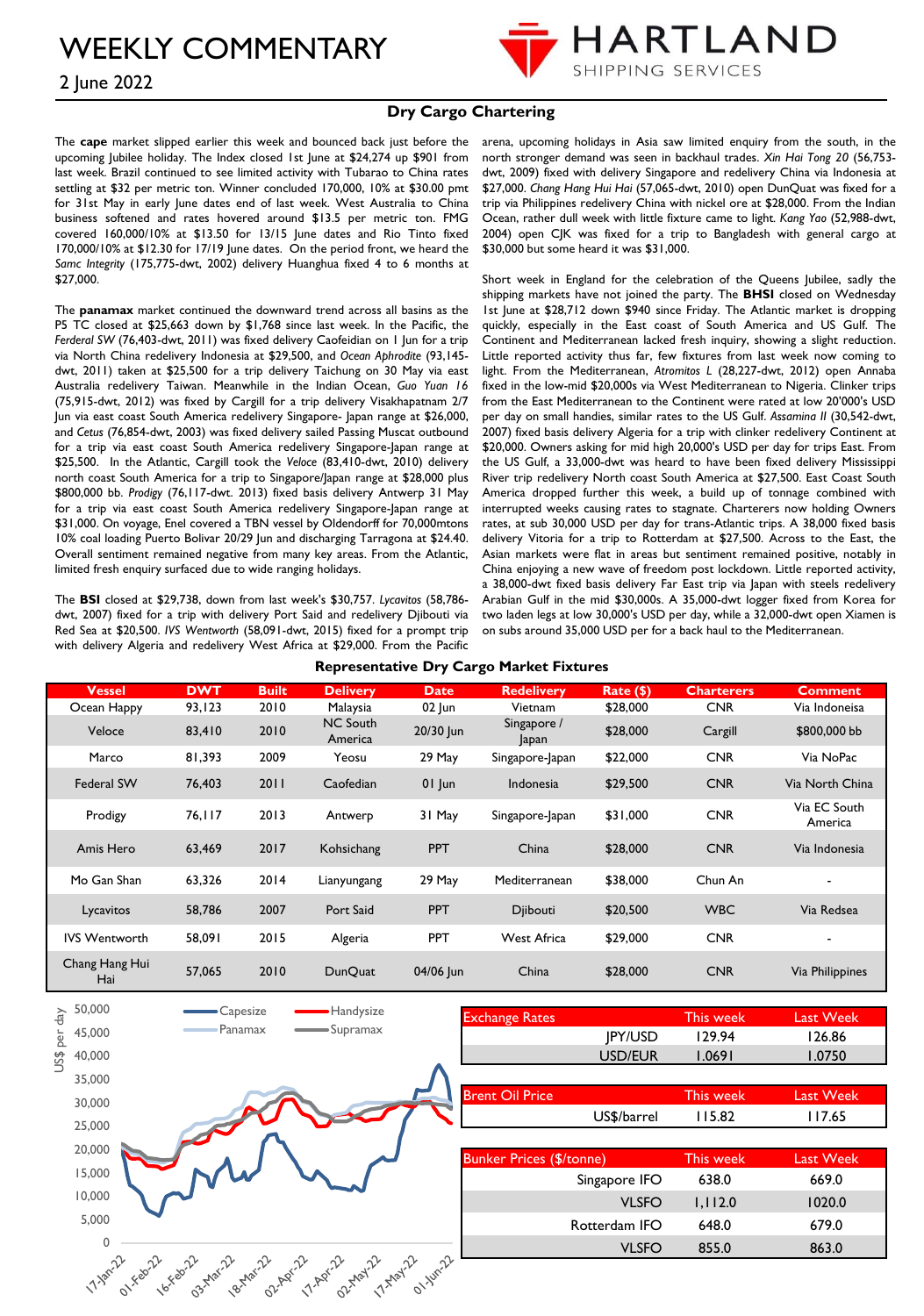

# **Dry Bulk S&P**

Due to the public holidays in the UK this week, we are publishing our report a day earlier than normal although we still have plenty to report.

Firstly to update on our last weekly regarding *Capricorn Moon* (81kdwt, 2015 Tsuneishi Cebu), we understand she was committed at \$32.3m. And it is believed that the buyers of *Majulah Harbourfont* (81k-dwt, 2014 Tsuneishi Zhousan) (sold last week for \$31.5m) are Newport, Greece.

10-15 year old supramaxes continue to change hands with a flurry of sales this week, predominantly to Chinese buyers. The 2010 built *Stilianos K* (55k-dwt, Mitsui) is understood sold for \$21.5m at the

time of writing, a price in line with last done. Chinese buyers are said to have committed both the BWTS fitted *Bao Chuan* (56k-dwt, 2007 Mitsui) for \$17.8m, and the *Van Fortune* (56k-dwt, 2009 Sanfu) for \$16.5m, illustrating the premium for Japanese built tonnage.

Finally, we understand that the BWTS fitted panamax *Orient Prima* (76k-dwt, 2005 Imabari) has been sold for \$17m with DD freshly passed.

| <b>Vessel</b> | <b>DWT</b> | <b>Built</b> | Yard          | <b>Gear</b>     | <b>Buyer</b> | <b>Price</b>             | <b>Comment</b>             |
|---------------|------------|--------------|---------------|-----------------|--------------|--------------------------|----------------------------|
| Orient Prima  | 76,596     | 2005         | Imabari       | <b>Gearless</b> | undisclosed  | \$17.00m                 | DD passed & BWTS<br>fitted |
| Glory One     | 73,180     | 2002         | Namura        | <b>Gearless</b> | Chinese      | $\overline{\phantom{a}}$ |                            |
| Van Fortune   | 56,847     | 2009         | Taizhou Sanfu | $C$ 4x30T       | Chinese      | \$16.50m                 |                            |
| Bao Chuan     | 56,039     | 2007         | Mitsui        | $C$ 4x30T       | Chinese      | \$17.80m                 | <b>BWTS</b> fitted         |
| Stilianos K   | 55,625     | 2010         | Mitsui        | $C$ 4x30T       | undisclosed  | \$21.50m                 |                            |
| Evnia         | 53,806     | 2003         | New Century   | $C$ 4x30T       | undisclosed  | \$14.00m                 |                            |
| Hayama Star   | 52,900     | 2006         | Oshima        | $C$ 4x30T       | Chinese      | \$17.20m                 | <b>BWTS</b> fitted         |
| Fortune Lord  | 45,600     | 1997         | Tsuneishi     | $C$ 4x30T       | Chinese      | \$7.20m                  |                            |

#### **Reported Dry Bulk Sales**

## 2 June 2022